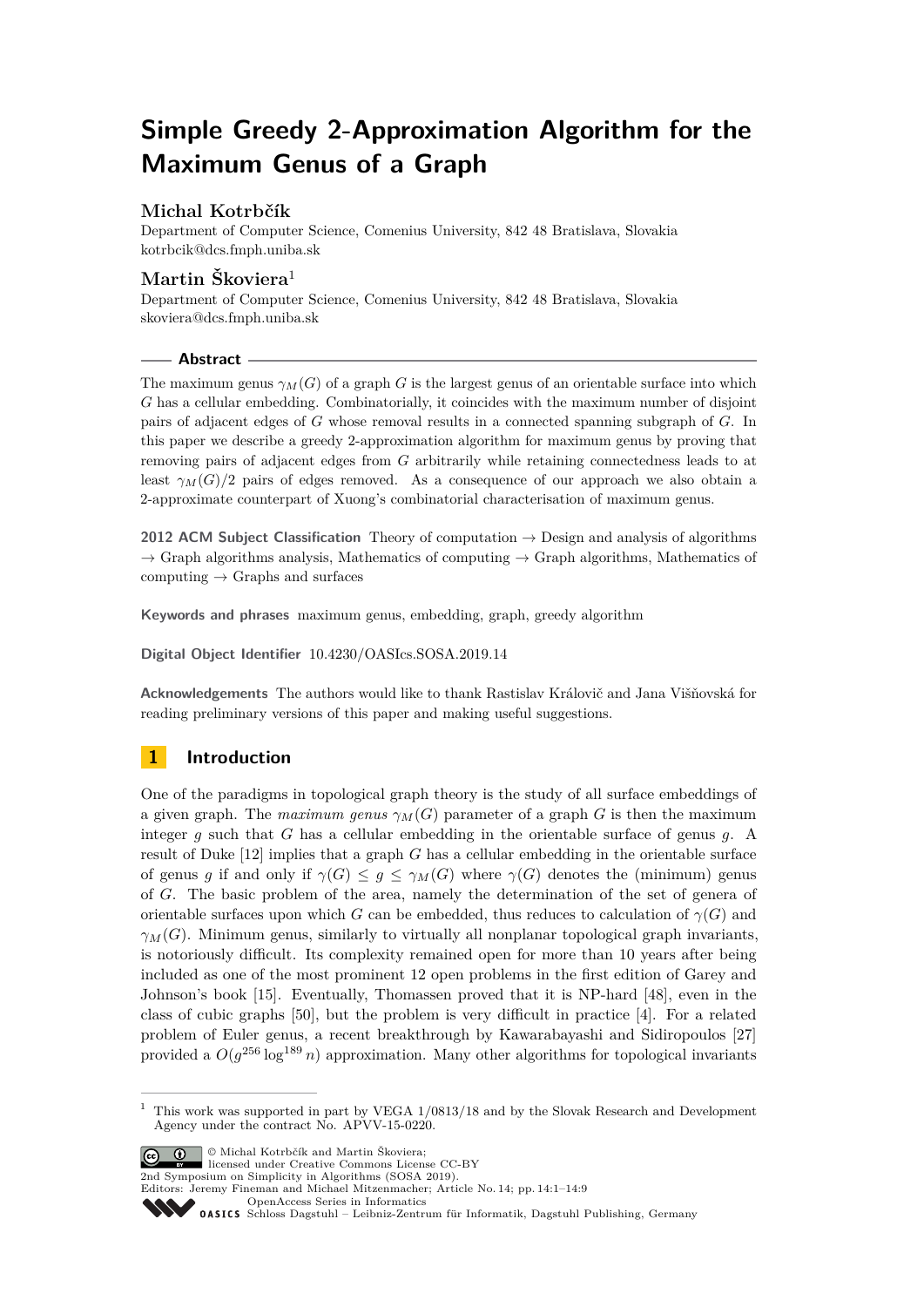#### **14:2 Greedy 2-Approximation of Maximum Genus**

are complex, error-prone, and very difficult to implement, see the discussion in [\[36\]](#page-7-2) and [\[37\]](#page-7-3). On the other hand, maximum genus is considered rather well-understood mainly due to min-max characterisations [\[29,](#page-7-4) [52,](#page-8-2) [28,](#page-7-5) [38\]](#page-7-6) the existence of polynomial-time algorithms [\[17,](#page-6-2) [13\]](#page-6-3), and the fact that the problem is easy for 4-edge-connected graphs. However, the algorithm in [\[13\]](#page-6-3) for the general case is essentially a reduction to optimum matching forest [\[16\]](#page-6-4), another one of Garey and Johnson's 12 open problems. Optimum matching forest problem itself is a special case of linear matroid parity, the problem used in the original reduction in [\[13\]](#page-6-3) and a common generalisation of matroid intersection and matching in general graphs. While linear matroid parity is polynomial [\[32\]](#page-7-7), similarly to existing algorithms in topological graph theory, the algorithms for matroid parity are quite involved, not providing the desired intuition, insight, and ease of implementation. Consequently, there is a gap between the actual situation and the perceived status of maximum genus.

In this paper we show that classical edge-addition techniques – ideas dating back to Norhaus et al. [\[39\]](#page-7-8) and Ringeisen  $[42]$  – can be used to efficiently approximate maximum genus, essentially reducing the problem to repeated connectivity testing. The resulting algorithm differs from most other algorithms for nonplanar topological invariants by combining favourable approximation ratio, conceptual simplicity, ease of implementation, and running time guarantees.

## **Related work**

Maximum genus is a well-established [\[49,](#page-8-3) [45,](#page-7-10) [6,](#page-6-5) [7,](#page-6-6) [9,](#page-6-7) [5,](#page-6-8) [43,](#page-7-11) [24\]](#page-6-9) and generalised problem [\[19,](#page-6-10) [21,](#page-6-11) [46,](#page-7-12) [47,](#page-7-13) [44,](#page-7-14) [1,](#page-5-1) [18,](#page-6-12) [20\]](#page-6-13). It is known that every 4-edge-connected graph has two edgedisjoint spanning trees [\[30\]](#page-7-15) and Xuong's theorem ([\[52\]](#page-8-2), Theorem [3](#page-3-0) below) implies that it has an embedding with one or two faces, depending on the parity of the cycle rank. This determines the maximum genus exactly, rendering the problem trivial for 4-edge-connected graphs. However, this fact does not make the determination of maximum genus much easier for graphs that are not 4-edge-connected and even bounding the maximum genus remains relatively complicated, see for example [\[45,](#page-7-10) [6,](#page-6-5) [24,](#page-6-9) [2\]](#page-5-2).

Building on characterisations of maximum genus, Furst et al. [\[13\]](#page-6-3) and Glukhov [\[17\]](#page-6-2) independently devised polynomial-time algorithms for determining the maximum genus of an arbitrary graph. The algorithm of [\[13\]](#page-6-3) uses Xuong's characterisation of maximum genus and exploits a reduction to the cographic matroid parity on an auxiliary graph; its running time is bounded by  $O(mn\Delta \log^6 m)$ , where *n, m,* and  $\Delta$  are the number of vertices, edges, and the maximum degree of the graph, respectively. As observed by Mohar and Thomassen [\[35\]](#page-7-16), a reduction to a slightly less general problem of optimum matching forest is sufficient. However, optimum matching forest is a common generalisation of branching in directed graphs and matching in general graphs. While polynomial, the primal-dual algorithm solving optimum matching forest uses both the algorithms for optimum branchings and matchings in general graphs as subroutines [\[16\]](#page-6-4). For the linear matroid parity problem, itself rather difficult, Lovász [\[32,](#page-7-7) [34,](#page-7-17) [33\]](#page-7-18) proved a min-max formula and derived a polynomial-time algorithm. To-date, the two fastest deterministic algorithms for the cographic [\[14\]](#page-6-14), respectively linear [\[41\]](#page-7-19), case of matroid parity are both (different) generalisations of the Edmonds' graph matching algorithm, and no significantly simpler algorithm is known. While the area is still active [\[31,](#page-7-20) [10,](#page-6-15) [25\]](#page-6-16), it seems unlikely that the present level of sophistication can be avoided.

A matroidal structure is also in the background of the second algorithm for maximum genus derived in [\[17\]](#page-6-2), albeit in a different way. Starting with any spanning tree *T* of *G*, the algorithm greedily finds a sequence of graphs  $F_i$  such that  $T = F_0 \subseteq \cdots \subseteq F_n \subseteq G$ ,  $|E(F_{i+1}) - E(F_i)| = 2$ , and  $\gamma_M(F_i) = i$  for all *i*, and  $\gamma_M(F_n) = \gamma_M(G)$ . However, the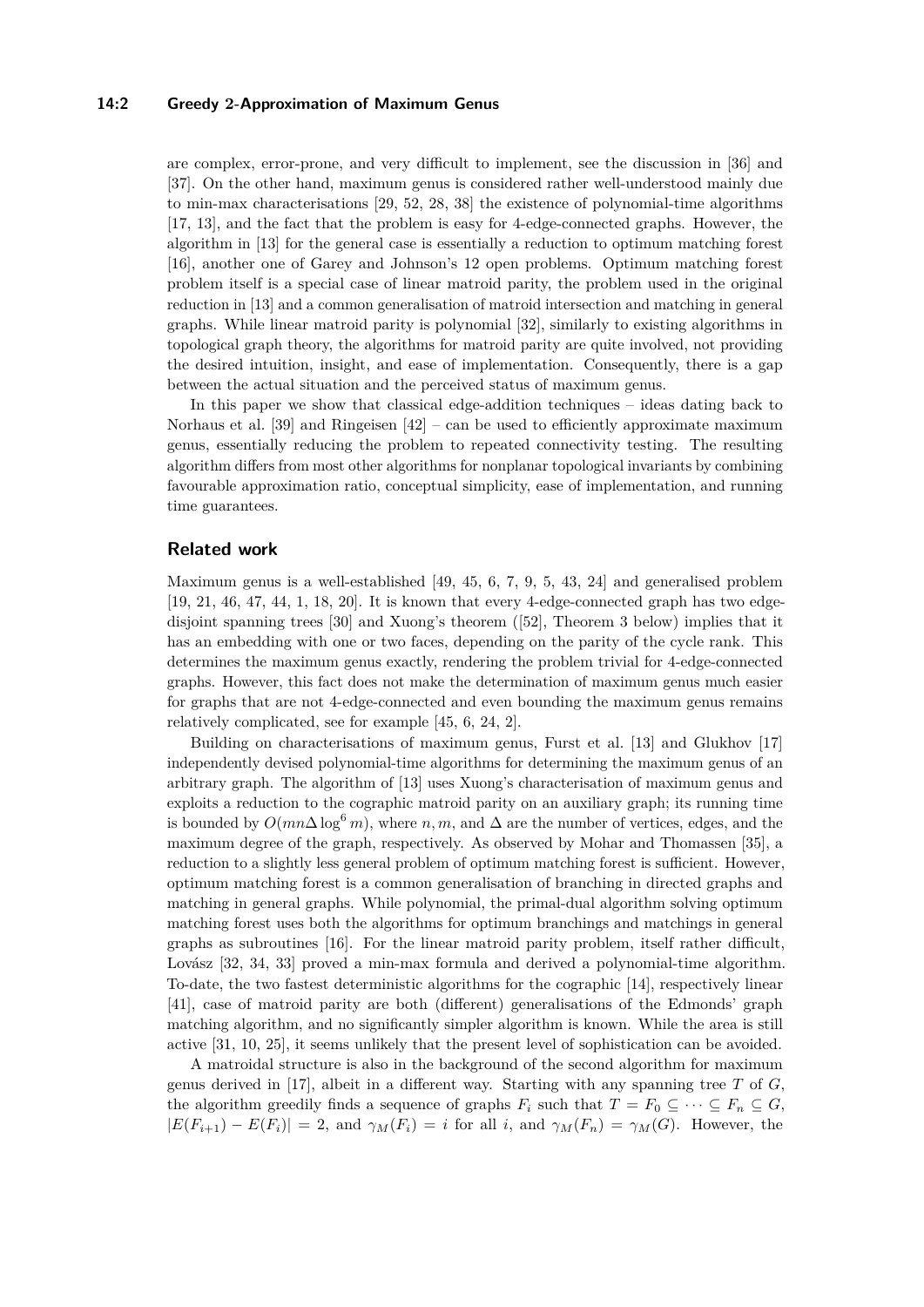extension from  $F_i$  to  $F_{i+1}$  is nontrivial; the underlying ideas of frame decompositions and recombinations can be seen in a slightly more general context of signed graphs in [\[44\]](#page-7-14). Consequently, it seems fair to say that the result is quite involved and inaccessible. The running time of this algorithm is bounded by  $O(m^6)$ .

A clever greedy approximation algorithm for the maximum genus of a graph was developed by Chen [\[5\]](#page-6-8). The algorithm has two main phases. First, it modifies a given graph *G* into a 3-regular graph *H* by vertex splitting, chooses an arbitrary spanning tree *T* of *H*, and finds a set *P* of disjoint pairs of adjacent edges in  $H - E(T)$  with the maximum possible size. Second, it constructs a single-face embedding of  $T \cup P$  and then inserts the remaining edges into the embedding while trying to raise the genus as much as possible. A doubly-linked face list data structure is maintained to support attempted edge insertions and to keep track of the embedding constructed. After all the edges had been inserted, a high-genus embedding of *G* in the same surface is constructed by contracting the edges created by vertex splitting. The algorithm constructs an embedding of *G* with genus at least  $\gamma_M(G)/4$  and its running time  $O(m \log n)$  is dominated by the second phase, that is, by operations on an embedded spanning subgraph of *H*. The disadvantages of the algorithm as presented in [\[5\]](#page-6-8) are the need to actually work with the embedding, and the limited insight it provides into the relationship between the combinatorial structure of the decomposition and the genus of the resulting embedding. The first of these problems can be rectified and the whole process somewhat simplified by focusing on the value of the approximate maximum genus, as opposed to an embedding with such genus. The resulting algorithm then still requires vertex splitting into a 3-regular graph, constructing an optimal adjacency matching in a cotree, and examining the remaining components, and again yields only partial information about which edges of the graph eventually lead to an increase in the genus.

Several recent works deal with practical aspects of computations in topological graph theory [\[36,](#page-7-2) [4,](#page-5-0) [23,](#page-6-17) [37\]](#page-7-3). The common theme seems to be that from the practical perspective non-planar topological graph invariants are difficult to compute – for many problems there is either no suitable algorithm or the algorithms are hard to implement [\[36,](#page-7-2) [37\]](#page-7-3). For example, the project of determining all forbidden minors for torus is progressing very slowly due to the existing tools being insufficient, see [\[37\]](#page-7-3). In particular, the algorithm presented and used to find forbidden minors in [\[37\]](#page-7-3) is conceptually simpler and faster in practice than the previous approaches, but has exponential running time. Even in the cases where there is a feasible approach, the inherent difficulty of the problem [\[4\]](#page-5-0), or the size of the problem space [\[23\]](#page-6-17) present significant obstacles. For example, it is not uncommon for a single graph on 10–20 vertices to require computation with length in days, although sparse graphs can be usually tackled reasonably well [\[23,](#page-6-17) [37\]](#page-7-3).

Our terminology in the rest of the paper is standard and consistent with [\[35\]](#page-7-16), in particular,  $E(G)$  denotes the set of edges of a graph *G*, and the cycle rank  $\beta(G)$  of a connected graph with *n* vertices and *m* edges is  $\beta(G) = m - n + 1$ . Additionaly, we use  $\cup$  for set union and *G* + *e* for the addition of an edge *e* to a graph *G*. For more details on embeddings we refer the reader to [\[22\]](#page-6-18) or [\[35\]](#page-7-16); a recent survey of maximum genus can be found in [\[3,](#page-5-3) Chapter 2].

### **2 Edge-addition techniques and maximum genus**

One of the earliest results on embeddings of graphs is the following observation, which is sometimes called Ringeisen's edge-addition lemma. Although it is implicit in [\[40\]](#page-7-21), Ringeisen [\[42\]](#page-7-9) was perhaps the first to draw an explicit attention to it.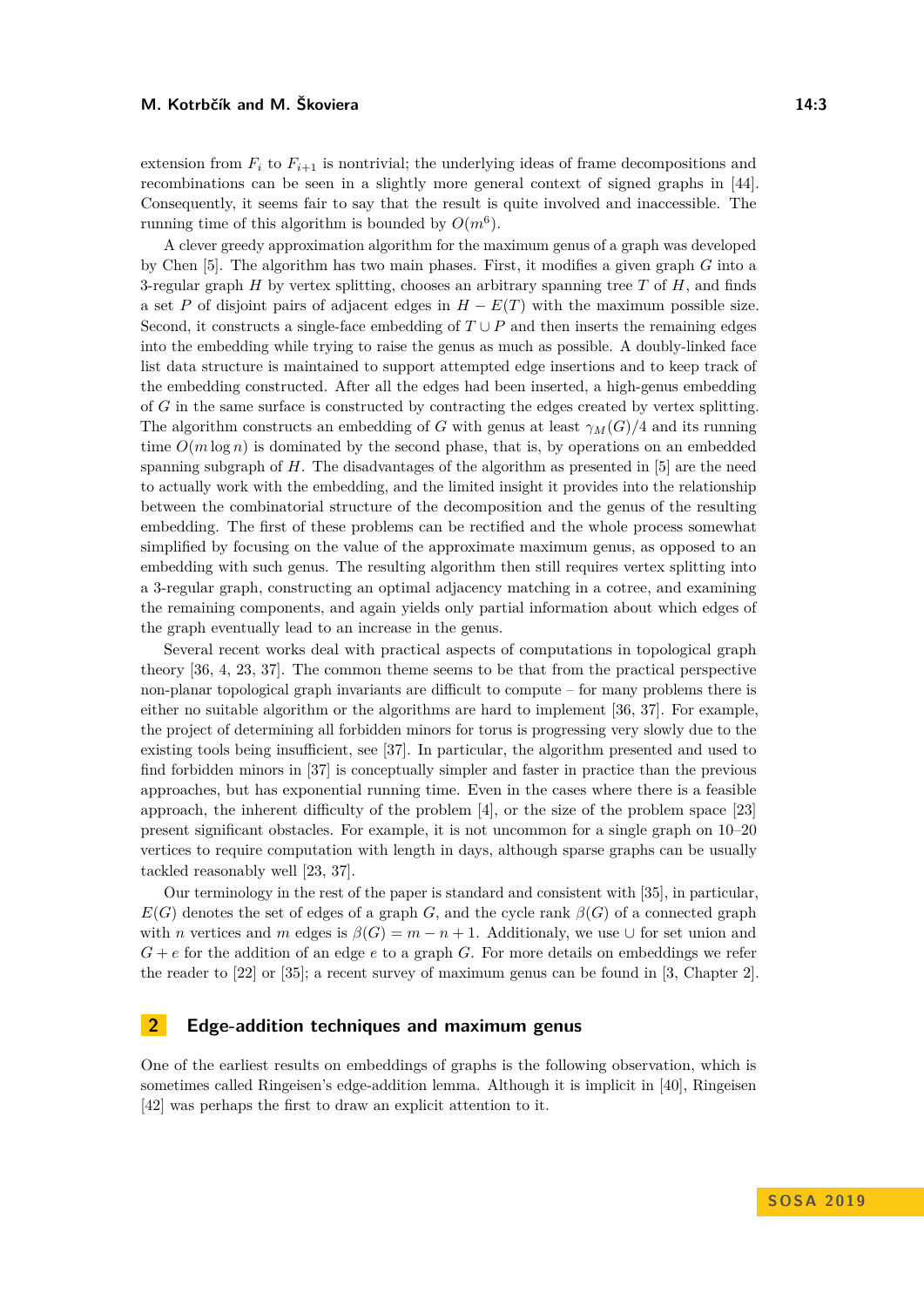#### **14:4 Greedy 2-Approximation of Maximum Genus**

<span id="page-3-1"></span>I **Lemma 1.** *Let* Π *be an embedding of a connected graph G and let e be an edge not contained in G, but incident with vertices in G.*

- **(i)** *If both ends of e are inserted into the same face of* Π*, then this face splits into two faces of the extended embedding of*  $G + e$  *and the genus does not change.*
- **(ii)** *If the ends of e are inserted into two distinct faces of* Π*, then in the extended embedding*  $\alpha$   $\beta$   $\beta$  +  $\epsilon$  *these faces are merged into one and the genus raises by one.*

The next lemma, independently obtained in [\[29\]](#page-7-4), [\[26\]](#page-7-22), and [\[52\]](#page-8-2), constitutes the cornerstone of proofs of Xuong's theorem. It follows easily from Lemma [1.](#page-3-1)

<span id="page-3-2"></span>**Lemma 2.** Let *G* be a connected graph and  $\{e, f\}$  a pair of adjacent edges not contained *in G, but incident with vertices in G. If G has an embedding with a single face, then so does G* ∪ { $e, f$  }.

For a spanning tree *T* of *G*, let  $\xi(G,T)$  denote the number of components of  $G - E(T)$ with an odd number of edges.

<span id="page-3-0"></span>■ Theorem 3 (Xuong's Theorem). Let *G* be a connected graph. Then

 $\gamma_M(G) = (\beta(G) - \min_T \xi(G, T))/2$ 

*where the minimum is taken over all spanning trees of G.*

It is not difficult to see that every cotree component with an even number of edges can be partitioned into pairs of adjacent edges, and that every cotree component with an odd number of edges can be partitioned into pairs of adjacent edges and one unpaired edge. Therefore, any spanning tree *S* minimising  $\xi(G, S)$  maximises the number of pairs in the above partition of the cotree. The proof strategy of Xuong's theorem can now be summarised as follows. First, embed *S* in the 2-sphere arbitrarily. Then repeatedly apply Lemma [2](#page-3-2) to pairs obtained from the partition of the components of  $G - E(S)$ , each time raising the genus by one. Finally, add the remaining edges. Lemma [1](#page-3-1) guarantees that the addition of the remaining edges cannot lower the genus. The result of this process is an embedding of *G* with genus at least  $(\beta(G) - \min_{T} \xi(G, T))/2$ .

The fact that a spanning tree minimising  $\xi(G, T)$  maximises the number of pairs of adjacent edges in the cotree suggests a slightly different, yet essentially equivalent combinatorial characterisation of maximum genus. It is due to Khomenko et al. [\[29\]](#page-7-4) and in fact is older than Xuong's theorem itself.

<span id="page-3-4"></span>I **Theorem 4.** *The maximum genus of a connected graph equals the maximum number of disjoint pairs of adjacent edges whose removal leaves a connected graph.*

The following useful lemma, found for example in [\[8\]](#page-6-19), is an extension of Lemma [2](#page-3-2) to embeddings with more than one face. It can either be proved directly by using Ringeisen's edge-adding technique or can be derived from Xuongs's theorem. The lemma was used in [\[8\]](#page-6-19) to devise an algorithm that constructs an embedding of genus  $\gamma_M(G) - 1$  whenever such an embedding exists (cf. Lemma 4.3 of [\[5\]](#page-6-8)).

<span id="page-3-3"></span> $\blacktriangleright$  **Lemma 5.** Let *G* be a connected graph and  $\{e, f\}$  a pair of adjacent edges not contained *in G, but incident with vertices in G. Then*  $\gamma_M(G \cup \{e, f\}) \geq \gamma_M(G) + 1$ *.* 

Our algorithm is based on the rather obvious, but never fully exploited fact that Lemma [5](#page-3-3) can be applied to sets of pairs of adjacent edges which do not necessarily have the maximum possible size. Indeed, if we find any *k* pairs of adjacent edges  $(e_i, f_i)_{i=1}^k$  in a graph *G* such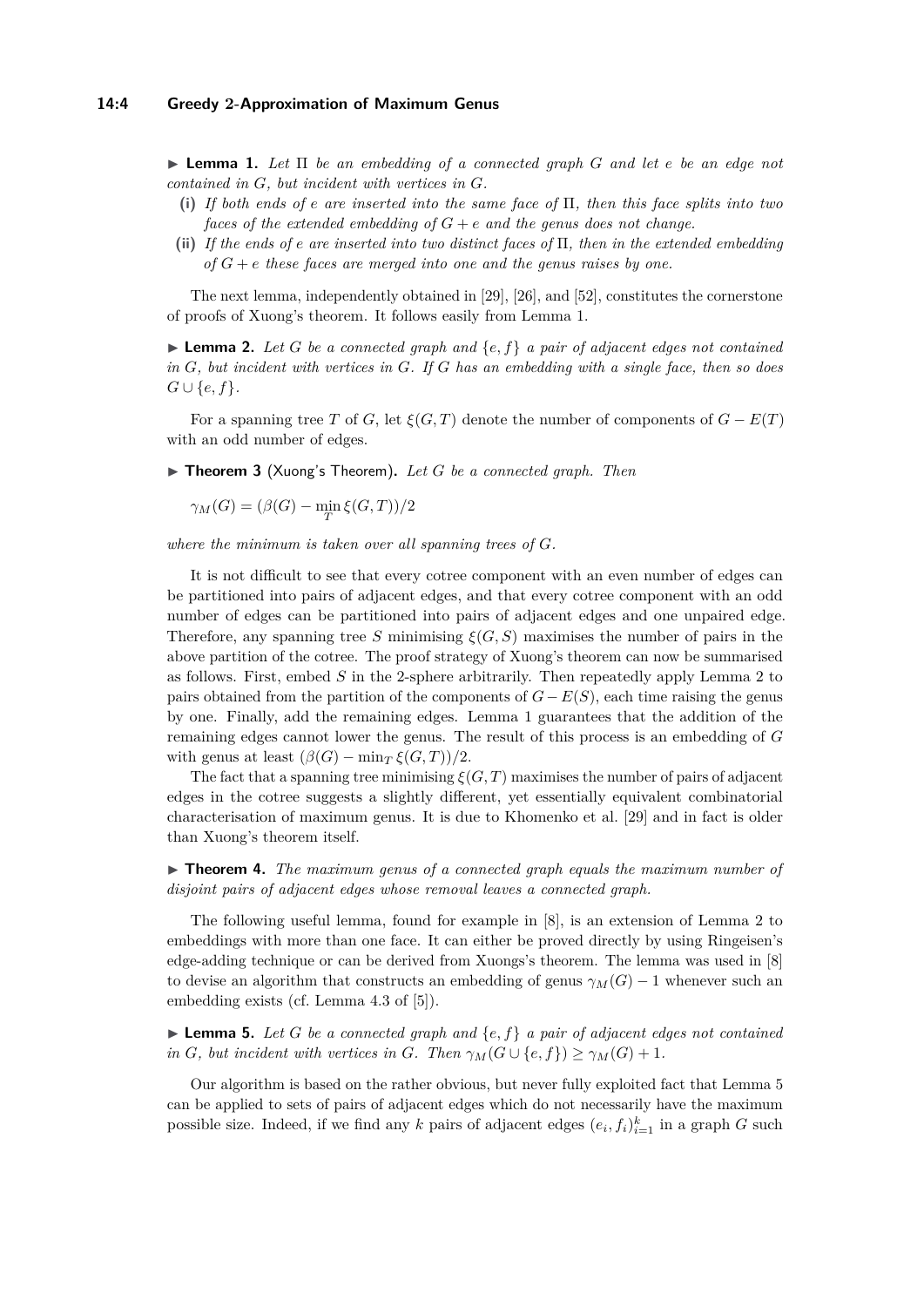#### **M. Kotrbčík and M. Škoviera 14:5**

that  $G - \bigcup_{i=1}^{k} \{e_i, f_i\}$  is connected, then by Lemma [5](#page-3-3) we can assert that the maximum genus of *G* is at least *k*. This suggests that identifying a large number of pairs of adjacent edges whose removal leaves a connected subgraph can be utilised to obtain a simple approximation algorithm for the maximum genus. Indeed, in the following section we show that choosing the pairs of adjacent edges arbitrarily yields a 2-approximation of maximum genus.

# **3 The Algorithm**

In this section we present a greedy algorithm for finding at least  $\gamma_M(G)/2$  pairs of adjacent edges while the rest of the graph remains connected. The idea is simple: if the removal of a pair of adjacent edges does not disconnect the graph, then we remove it.

|   | <b>Algorithm 1:</b> Greedy-Max-Genus                                                         |
|---|----------------------------------------------------------------------------------------------|
|   | <b>Input</b> : Connected graph $G$                                                           |
|   | <b>Output:</b> Set P of paiwise disjoint pairs of adjacent edges of G such that $G - P$ is a |
|   | connected spanning subgraph of $G$                                                           |
|   | $1 \quad H \leftarrow G$                                                                     |
|   | 2 $P \leftarrow \emptyset$                                                                   |
| 3 | <b>for each</b> pair of adjacent edges $e, f$ from H do                                      |
| 4 | <b>if</b> $H - \{e, f\}$ is connected <b>then</b>                                            |
|   | $H \leftarrow H - \{e, f\}$<br>$5\degree$                                                    |
| 6 | $P \leftarrow P \cup (e, f)$                                                                 |
| 7 | return $P$                                                                                   |
|   |                                                                                              |

To prove that the set output by Greedy-Max-Genus Algorithm always contains at least  $\gamma_M(G)/2$  pairs of adjacent edges we employ the following lemma, which can be easily proved either using Xuong's theorem or directly from Lemma [1.](#page-3-1)

<span id="page-4-1"></span> $\blacktriangleright$  **Lemma 6.** *Let G be a connected graph and let <i>e be an arbitrary edge of G such that*  $G - e$ *is connected. Then*

*γ*<sub>*M*</sub>(*G*) − 1 < *γ*<sub>*M*</sub>(*G* − *e*) < *γ*<sub>*M*</sub>(*G*)*.* 

The final ingredient is the following characterisation of graphs with maximum genus 0.

- <span id="page-4-0"></span> $\blacktriangleright$  **Theorem 7.** The following statements are equivalent for every connected graph  $G$ .
	- **(i)**  $\gamma_M(G) = 0$
- **(ii)** *No two cycles of G have a vertex in common.*
- **(iii)** *G contains no pair of adjacent edges whose removal leaves a connected graph.*

The equivalence (i)  $\Leftrightarrow$  (ii) in Theorem [7](#page-4-0) was first proved by Nordhaus et al. in [\[39\]](#page-7-8). The equivalence (ii)  $\Leftrightarrow$  (iii) is easy to see, nevertheless it is its appropriate combination with Lemma [6](#page-4-1) which yields the desired performance guarantee for Greedy-Max-Genus algorithm, as shown in the following theorem.

<span id="page-4-2"></span>▶ **Theorem 8.** For every connected graph *G*, the set of pairs output by Greedy-Max-Genus *Algorithm run on G contains at least*  $\gamma_M(G)/2$  *pairs of adjacent edges.* 

**Proof.** Assume that the algorithm stops after the removal of *k* disjoint pairs of adjacent edges from *G*. For  $i \in \{0, 1, \ldots, k\}$  let  $H_i$  denote the graph obtained from *G* by the removal of the the first *i* pairs of edges. By Lemma [6,](#page-4-1) the removal of a single edge from a graph can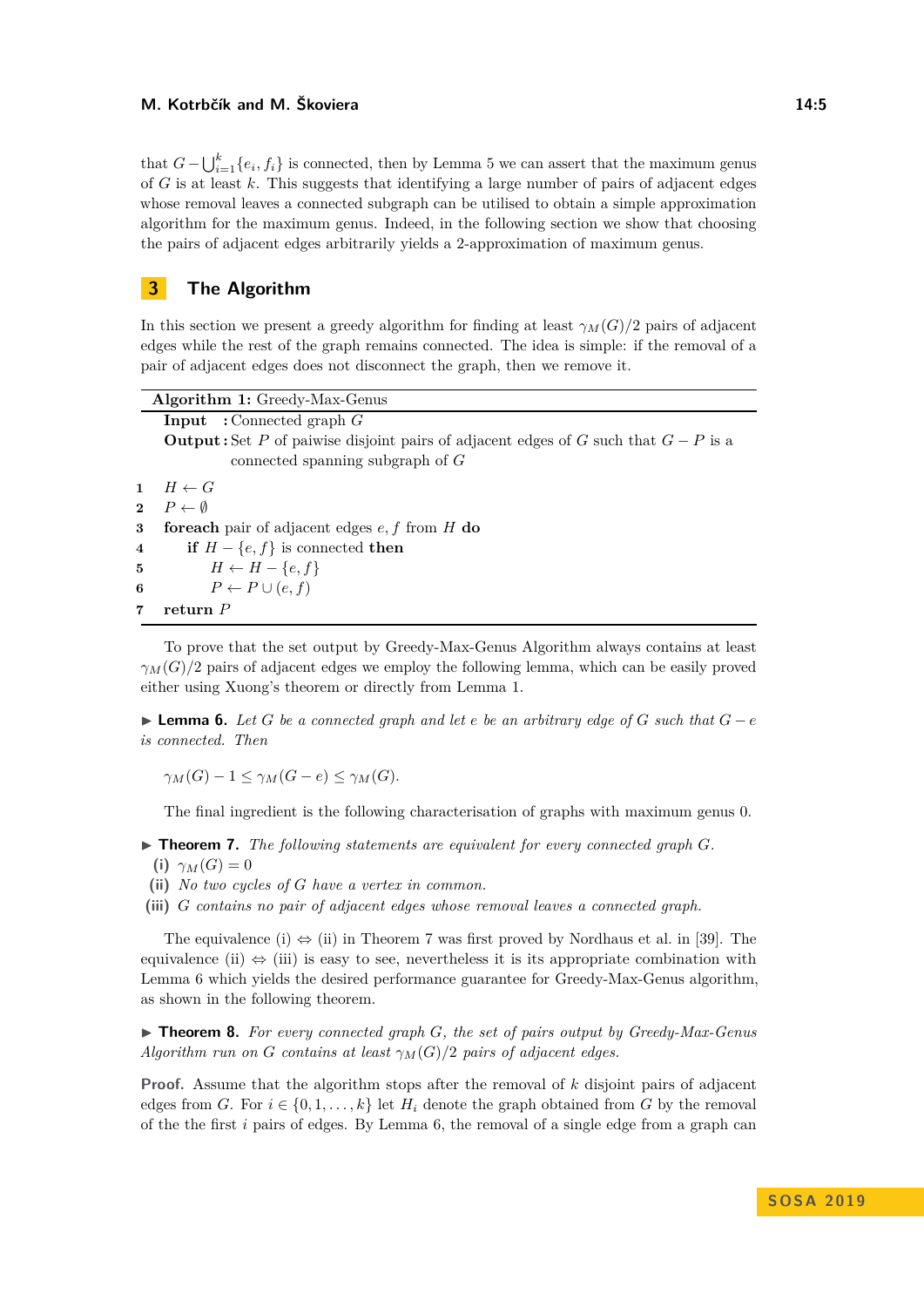#### **14:6 Greedy 2-Approximation of Maximum Genus**

lower its maximum genus by at most one. Therefore, the removal of two edges can lower the maximum genus by at most two. It follows that  $\gamma_M(H_i) \geq \gamma_M(G) - 2i$  for each *i*; in particular,  $\gamma_M(H_k) \geq \gamma_M(G) - 2k$ . From Theorem [7](#page-4-0) we get that  $\gamma_M(H_k) = 0$ . By combining these expressions we get  $2k \geq \gamma_M(G)$ , which yields  $k \geq \gamma_M(G)/2$ , as desired.

Clearly, any maximal set of pairs of adjacent edges of *G* whose removal from *G* yields a connected graph can possibly be the output of Greedy-Max-Genus Algorithm run on *G*. Hence, as a corollary of Theorem [8](#page-4-2) we obtain the following 2-approximate counterpart of Theorem [4.](#page-3-4)

<span id="page-5-4"></span> $\triangleright$  **Theorem 9.** Let *G* be a connected graph and let *P* be any inclusion-wise maximal set *of disjoint pairs of adjacent edges of G whose removal leaves a connected subgraph. Then*  $|P| \ge \gamma_M(G)/2$ *.* 

## **4 Notes**

Considering a star  $K_{1,2n}$  with every edge doubled and a loop attached to every pendant vertex shows that the bound in Theorems [8](#page-4-2) and [9](#page-5-4) is best possible. At the same time, the last example shows that processing vertices in the decreasing order with respect to their degrees does not lead to an algorithm with better approximation ratio.

The simplest realisation of the algorithm considers all pairs of edges {*e, f*} with a common end-vertex and test whether removing the pair does not disconnect the graph. The running time is  $O((\tau + \rho) \sum_{i=1}^n d_i^2)$ , where  $\tau$  is the time required to test the connectivity,  $\rho$  is the time required to update the underlying data structure, and *d<sup>i</sup>* is the degree of the *i*-th vertex. If the input graph is simple, then  $\sum_{i=1}^{n} d_i^2 = O(m^2/n)$  by [\[11\]](#page-6-20). If the input graph is not simple, it can be preprocessed by including in the solution a pair of adjacent parallel edges and/or loops and keeping at least one edge from each set of parallel edges until there are no sets of more than two parallel edges and no adjacent loops. It is easy to see that the resulting graph again satisfies  $\sum_{i=1}^{n} d_i^2 = O(m^2/n)$ . Therefore, using a linear-time connectivity test the running time is  $O(m^3/n)$ . Trading simplicity for running time and using algorithms for dynamic graph connectivity [\[51\]](#page-8-4) it is possible to support updates in  $\rho = O(\log^2 n / \log \log n)$ amortized time and queries in  $\tau = O(\log n / \log \log n)$  worst-case time. This would yield running time  $O(m^2 \log^2 n/(n \log \log n)).$ 

In our opinion, obtaining a simple algorithm (i. e. one notably simpler than the tools used in the exact algorithms) with approximation ratio better than 2 would be a significant achievement.

#### **References**

- <span id="page-5-1"></span>**1** D. Archdeacon, C. P. Bonnington, and J. Širáň. A Nebeský-Type Characterization for Relative Maximum Genus. *J. Combin. Theory Ser. B*, 73(1):77–98, 1998.
- <span id="page-5-2"></span>**2** D. Archdeacon, M. Kotrbčík, R. Nedela, and M. Škoviera. Maximum genus, connectivity, and Nebeský's Theorem. *Ars Math. Contemp.*, 9:51–61, 2015.
- <span id="page-5-3"></span>**3** L. W. Beineke, R. J. Wilson, J. L. Gross, and T. W. Tucker, editors. *Topics in Topological Graph Theory*. Encyclopedia of Mathematics and its Applications. Cambridge University Press, 2009.
- <span id="page-5-0"></span>**4** S. Beyer, M. Chimani, I. Hedtke, and M. Kotrbčík. A Practical Method for the Minimum Genus of a Graph: Models and Experiments. In A. V. Goldberg and A. S. Kulikov, editors, *Proceedings of 15th International Symposium on Experimental Algorithms SEA'16*, pages 75–88. Springer International Publishing, 2016.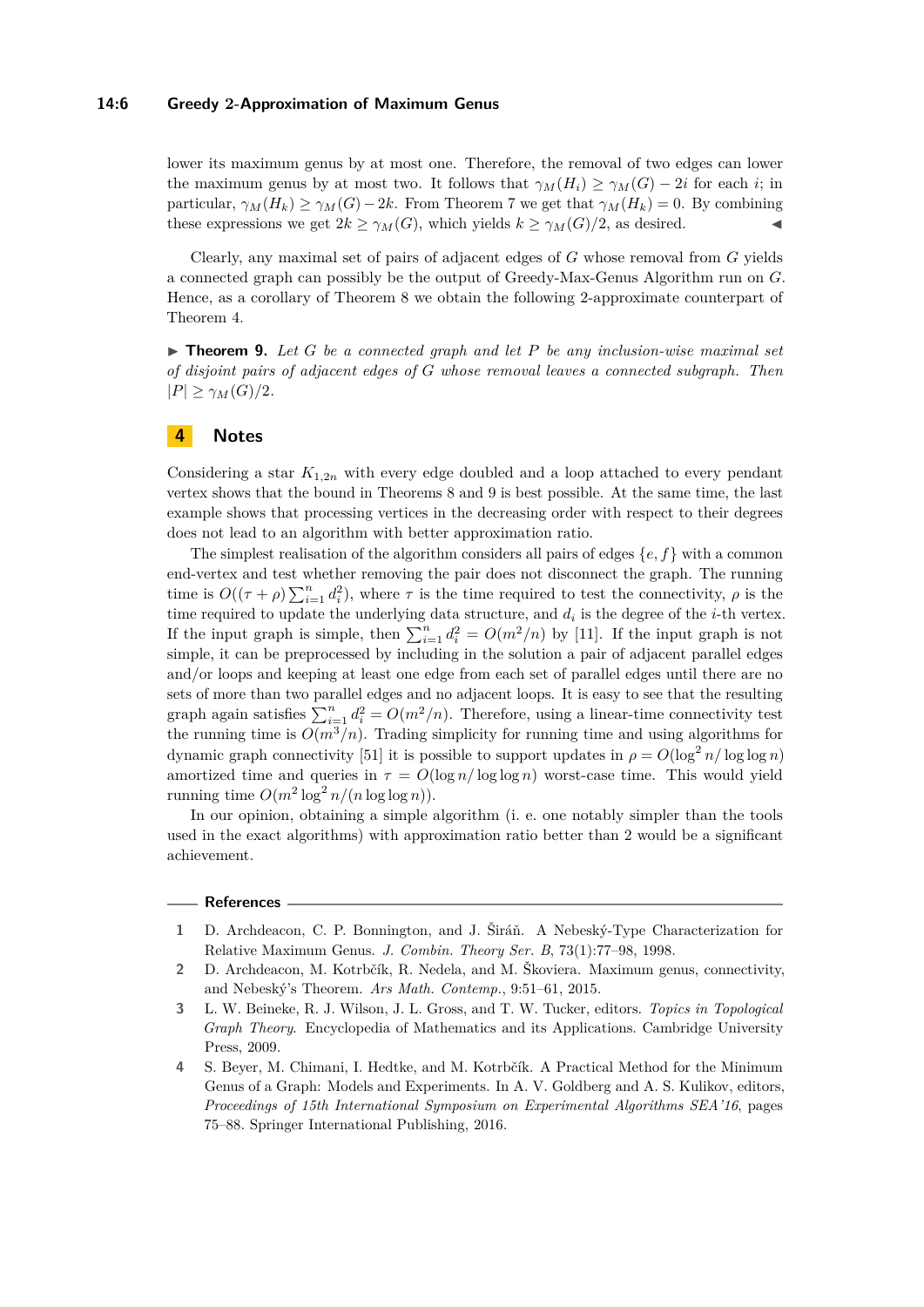#### **M. Kotrbčík and M. Škoviera 14:7**

- <span id="page-6-8"></span>**5** J. Chen. Algorithmic graph embeddings. *Theoret. Comput. Sci.*, 181:247–266, 1997.
- <span id="page-6-5"></span>**6** J. Chen, D. Archdeacon, and J. L. Gross. Maximum genus and connectivity. *Discrete Math.*, 149:19–29, 1996.
- <span id="page-6-6"></span>**7** J. Chen, S. P. Kanchi, and A. Kanevsky. On the Complexity of Graph Embeddings (extended abstract). In F. Dehme et. al., editor, *Algorithms and Data Structures WADS'93*, volume 709 of *Lecture Notes in Comp. Sci.*, pages 234–245. Springer-Verlag, Berlin, 1993.
- <span id="page-6-19"></span>**8** J. Chen, S. P. Kanchi, and A. Kanevsky. On the Complexity of Graph Embeddings (extended abstract). In F. Dehme et al., editor, *Algorithms and Data Structures*, volume 709 of *Lecture Notes in Comp. Sci.*, pages 234–245. Springer-Verlag, Berlin, 1993.
- <span id="page-6-7"></span>**9** J. Chen, S. P. Kanchi, and A. Kanevsky. A note on approximating graph genus. *Inform. Process. Lett.*, 6(61):317–322, 1997.
- <span id="page-6-15"></span>**10** H. Y. Cheung, L. C. Lau, and K. M. Leung. Algebraic Algorithms for Linear Matroid Parity Problems. *ACM Trans. Algorithms*, 10(3):10:1–10:26, 2014.
- <span id="page-6-20"></span>**11** D. de Caen. An upper bound on the sum of squares of degrees in a graph. *Discrete Math.*, 185(1–3):245–248, 1998.
- <span id="page-6-0"></span>**12** R. A. Duke. The genus, regional number, and the Betti number of a graph. *Canad. J. Math.*, 18:817–822, 1966.
- <span id="page-6-3"></span>**13** M. L. Furst, J. L. Gross, and L. A. McGeoch. Finding a maximum-genus embedding. *J. ACM*, 35:523–534, 1988.
- <span id="page-6-14"></span>**14** H. M. Gabow and M. Stallmann. Effecient Algorithms for Graphic Matroid Intersection and Parity (extended abstract). In *Automata, Languages and Programming ICALP'85*, volume 194 of *LNCS*, pages 210–220. Springer-Verlag, Berlin, 1985.
- <span id="page-6-1"></span>**15** M. R. Garey and D. S. Johnson. *Computers and Intractability. A Guide to the theory of NP-completeness*. Bell Telephone Laboratories, 1979.
- <span id="page-6-4"></span>**16** R. Giles. Optimum Matching Forests I: Special Weights. *Math. Programming*, 22:1–12, 1982.
- <span id="page-6-2"></span>**17** A. D. Glukhov. A contribution to the theory of maximum genus of a graph. In *Structure and Topological Properties of Graphs*, pages 15–29. Inst. Mat. Akad. Nauk Ukrain. SSR, Kiev, 1981. In Russian.
- <span id="page-6-12"></span>**18** J. L. Gross. Embeddings of graphs of fixed treewidth and bounded degree. *Ars Math. Contemp.*, 7(2):379–403, 2014.
- <span id="page-6-10"></span>**19** J. L. Gross and M. L. Furst. Hierarchy for imbedding-distribution invariants of a graph. *J. Graph Theory*, 11(2):205–220, 1987.
- <span id="page-6-13"></span>**20** J. L. Gross, T. Mansour, T. W. Tucker, and D. Wang. Log-Concavity of Combinations of Sequences and Applications to Genus Distributions. *SIAM J. Discrete Math.*, 29(2):1002– 1029, 2015.
- <span id="page-6-11"></span>**21** J. L. Gross and R. G. Rieper. Local extrema in genus-stratified graphs. *J. Graph Theory*, 15:159–171, 1991.
- <span id="page-6-18"></span>**22** J. L. Gross and T. W. Tucker. *Topological Graph Theory*. Wiley, 1987.
- <span id="page-6-17"></span>**23** M. Hellmuth, A. S. Knudsen, M. Kotrbčík, D. Merkle, and N. Nøjgaard. Linear Time Canonicalization and Enumeration of Non-Isomorphic 1-Face Embeddings. In R. Pagh and S. Venkatasubramanian, editors, *Proceedings of the Twentieth Workshop on Algorithm Engineering and Experiments ALENEX'18*, pages 154–168. Society for Industrial and Applied Mathematics, 2018.
- <span id="page-6-9"></span>**24** Y. Huang. Maximum genus and chromatic number of graphs. *Discrete Math.*, 271(1):117– 127, 2003.
- <span id="page-6-16"></span>**25** S. Iwata and Y. Kobayashi. A Weighted Linear Matroid Parity Algorithm. In *Proceedings of the 49th Annual ACM SIGACT Symposium on Theory of Computing STOC'17*, pages 264–276. ACM, 2017.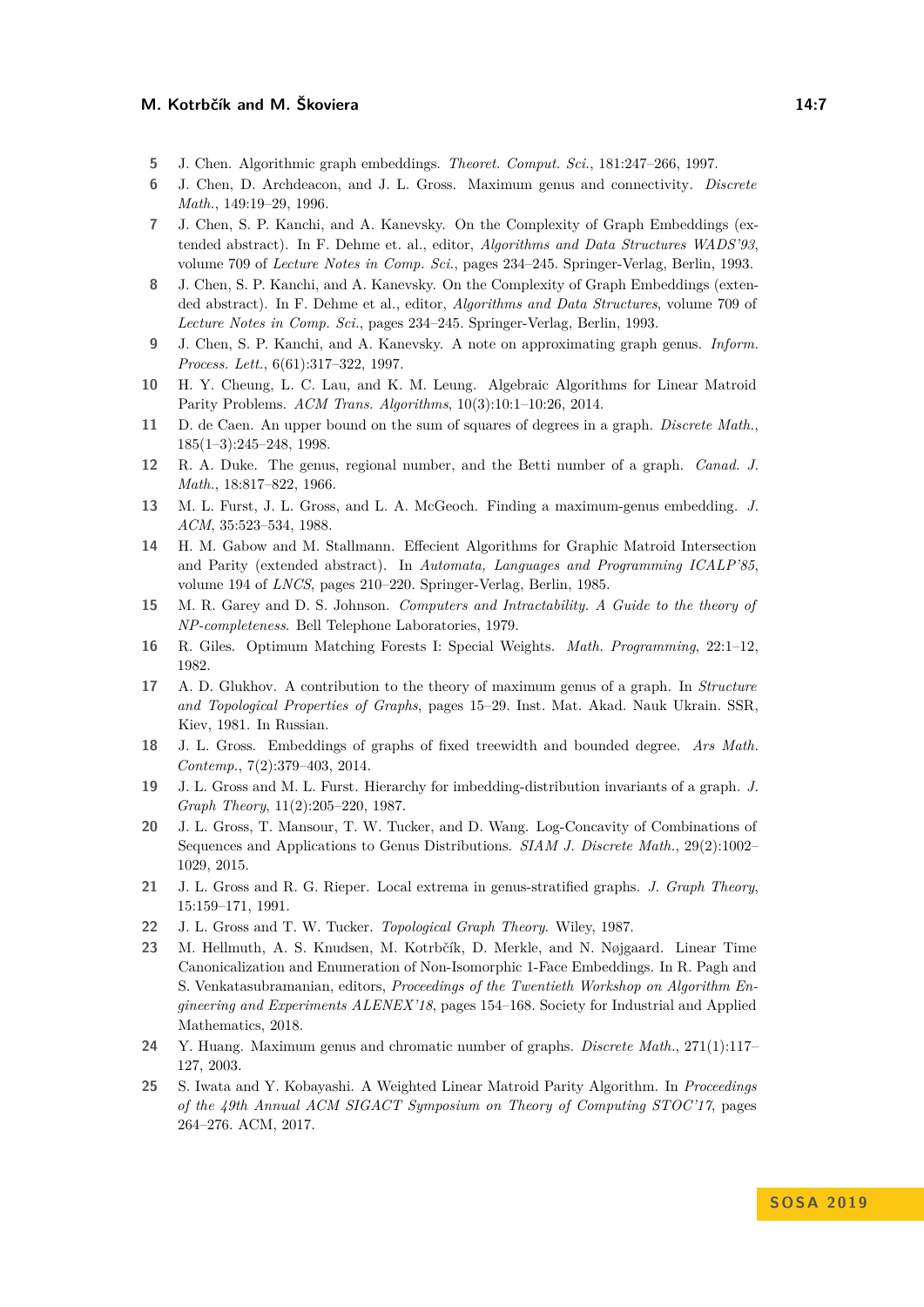#### **14:8 Greedy 2-Approximation of Maximum Genus**

- <span id="page-7-22"></span>**26** M. Jungerman. A charactrerization of upper embeddable graphs. *Trans. Amer. Math. Soc.*, 241:401–406, 1978.
- <span id="page-7-1"></span>**27** K. Kawarabayashi and A. Sidiropoulos. Beyond the Euler characteristic: Approximating the genus of general graphs. In *Proceedings of the Forty-seventh Annual ACM Symposium on Theory of Computing STOC'15*, pages 675–682. ACM, 2015.
- <span id="page-7-5"></span>**28** N. P. Khomenko and A. D. Glukhov. Single-component 2-cell embeddings and maximum genus of a graph. In *Some topological and combinatorial properties of graphs*, pages 5–23. Inst. Mat. Akad. Nauk Ukrain. SSR, Kiev, 1980. In Russian.
- <span id="page-7-4"></span>**29** N. P. Khomenko, N. A. Ostroverkhy, and V. A. Kuzmenko. The maximum genus of a graph. In *φ-Transformations of Graphs*, pages 180–207. Inst. Mat. Akad. Nauk Ukrain. SSR, Kiev, 1973. In Ukrainian with English summary.
- <span id="page-7-15"></span>**30** S. Kundu. Bounds on Number of Disjoint Spanning Trees. *J. Combinatorial Theory Ser. B*, 17:199–203, 1974.
- <span id="page-7-20"></span>**31** J. Lee, M. Sviridenko, and J. Vondrák. Matroid Matching: The Power of Local Search. *SIAM J. Computing*, 42(1):357–379, 2013.
- <span id="page-7-7"></span>**32** L. Lovász. The matroid matching problem. In *Algebraic methods in Graph Theory*, volume 25 of *Colloquia Mathematica Soc. János Bolyai*, pages 495–517. North-Holland, Amsterdam, 1978.
- <span id="page-7-18"></span>**33** L. Lovász. Matroid matching and some applications. *J. Combin. Theory Ser. B*, 28(2):208– 236, 1980.
- <span id="page-7-17"></span>**34** L. Lovász. Selecting independent lines from a family of lines in a space. *Acta Sci. Math.*, 42:121–131, 1980.
- <span id="page-7-16"></span>**35** B. Mohar and C. Thomassen. *Graphs on Surfaces*. The Johns Hopkins University Press, 2001.
- <span id="page-7-2"></span>**36** W. Myrvold and W. Kocay. Errors in graph embedding algorithms. *J. Comp. System Sci.*, 77(2):430–438, 2011.
- <span id="page-7-3"></span>**37** W. Myrvold and J. Woodcock. A Large Set of Torus Obstructions and How They Were Discovered. *Electronic J. Combin.*, 25(1):*]*P1.16, 2018.
- <span id="page-7-6"></span>**38** L. Nebeský. A new characterization of the maximum genus of a graph. *Czechoslovak Math. J.*, 31(106):604–613, 1981.
- <span id="page-7-8"></span>**39** E. A. Nordhaus, R. D. Ringeisen, B. M. Stewart, and A. T. White. A Kuratowski-type theorem for the maximum genus of a graph. *J. Combin. Theory Ser. B*, 12:260–267, 1972.
- <span id="page-7-21"></span>**40** E. A. Nordhaus, B. M. Stewart, and A. T. White. On the maximum genus of a graph. *J. Combin. Theory Ser. B*, 11(3):258–267, 1971.
- <span id="page-7-19"></span>**41** J. Orlin. A Fast, Simpler Algorithm for the Matroid Parity Problem. In A. Lodi, A. Panconesi, and G. Rinaldi, editors, *Integer Programming and Combinatorial Optimization*, volume 5035 of *Lecture notes in comp. sci.*, pages 240–258. Springer-Verlag, 2008.
- <span id="page-7-9"></span>**42** R. D. Ringeisen. Determining all compact orientable 2-manifolds upon which *Km,n* has 2-cell imbeddings. *J. Combin. Theory Ser. B*, 12(2):101–104, 1972.
- <span id="page-7-11"></span>**43** R. D. Ringeisen. Survey of results on the maximum genus of a graph. *J. Graph Theory*, 3:1–13, 1979.
- <span id="page-7-14"></span>**44** J. Širáň and M. Škoviera. Characterization of the maximum genus of a signed graph. *J. Combinatorial Theory ser. B*, 52:124–146, 1991.
- <span id="page-7-10"></span>**45** M. Škoviera. The maximum genus of graphs of diameter two. *Discrete Math.*, 52:124–146, 1991.
- <span id="page-7-12"></span>**46** S. Stahl. On the Number of Maximum Genus Embeddings of Almost all Graphs. *European J. Combin.*, 13:119–126, 1992.
- <span id="page-7-13"></span>**47** S. Stahl. On the average genus of the random graph. *J. Graph Theory*, 20(1):1–18, 1995.
- <span id="page-7-0"></span>**48** C. Thomassen. The Graph Genus Problem is NP-Complete. *J. Algorithms*, 10:568–576, 1989.